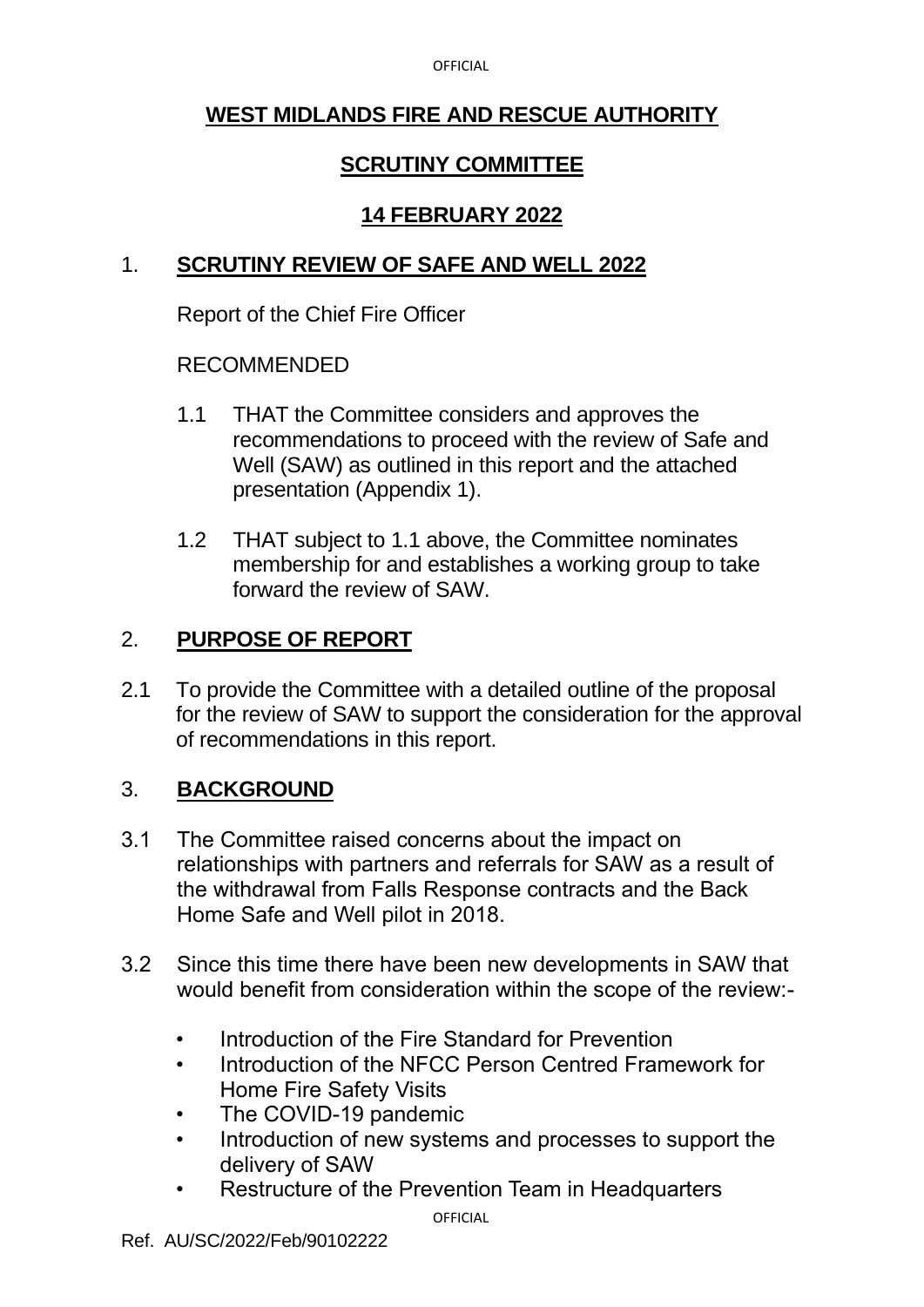- 3.3 There are also significant areas of work in progress or starting imminently linked to SAW. Providing opportunity and time for these to be concluded, learning and recommendations made before the commencement of this review would enable an evidence based approach for and priority to the scoping of this review that is reflective of the current situation.
- 3.4 These areas of work are:-
	- HMICFRS Inspection March and April 2022
	- Creation and commencement of project delivery for Reducing Health Inequalities CRMP objective
	- Internal customer satisfaction survey
	- External customer satisfaction and impact evaluation survey number 3
	- Introduction of SAW delivery PowerBi dashboard SAW and Remote SAW (RSAW)
	- Introduction of SAW evaluation and a PowerBi dashboard
	- Evidence from Station Prevention Evaluation
	- Evidence from Service Peer Assessments
	- Fire Standard for Prevention self-assessment
- 3.5 The proposal is to encompass the developments outlined in 3.2 into the scope of this review. It is proposed that the review commences in May 2022 as this provides opportunity to review the proposed scope against the outcomes, learning and recommendations resulting from the areas of work outlined in 3.4 of this report before it is finalised and approved by the Committee.
- 3.6 The proposed approach in 3.5 of this report would support Prevention to create a single co-ordinated action plan as an efficient and effective approach to implement the recommendations from each of these areas of work, alongside any made from this review. This would provide opportunity for optimal improvement whilst ensuring the monitoring, oversight, and assurance for progress against actions is maintained in the appropriate places.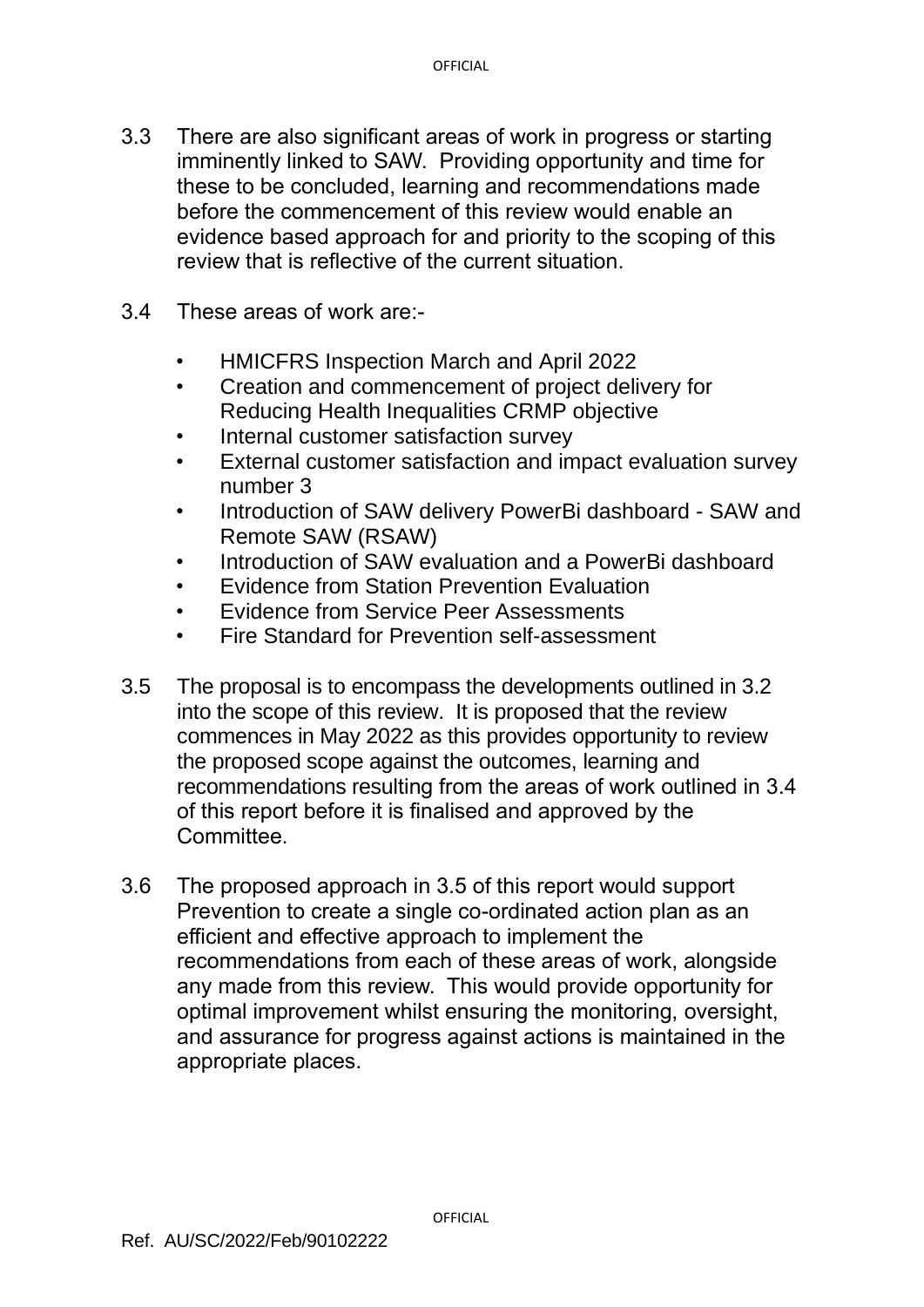- 3.7. The current proposal therefore is that the purpose of the review be to establish that the Prevention priorities within The Plan, specifically linked to SAW are being delivered because:-
	- SAW is effective, reduces the numbers of emergency incidents that WMFS attends.
	- It improves the safety, health and wellbeing of those most vulnerable to fire within our communities.
	- Risk is stratified and SAW is targeted based on local, regional and national data.
	- There are established relationships with, and referrals received from partners who work with those identified as being at risk and vulnerable to fire.
	- SAW is aligned to national frameworks.
	- SAW is targeted and delivered to those identified as being at risk from accidental dwelling fires or of being a serious or fatal casualty in line with the current Prevention Policy.
	- WMFS can evidence that SAW reduces this risk and vulnerability.
	- The workforces understands the links between health inequalities and risk and vulnerability to fire.
	- The service is aligning and developing activities relating to SAW to meet the requirements of the:
		- o Outcomes and recommendations from the HMICFRS inspection
		- o Fire Standard for Prevention
		- o The NFCC Person Centred Framework
		- o The Reducing Health Inequalities CRMP objective
	- Remote SAW (RSAW) delivery during the COVID-19 pandemic is reviewed to establish whether there:
		- o Has been value and benefit from remote SAW (RSAW) as an intervention during the pandemic
		- $\circ$  Is a role and if so, what that role is in SAW RSAW has as a business-as-usual Prevention activity.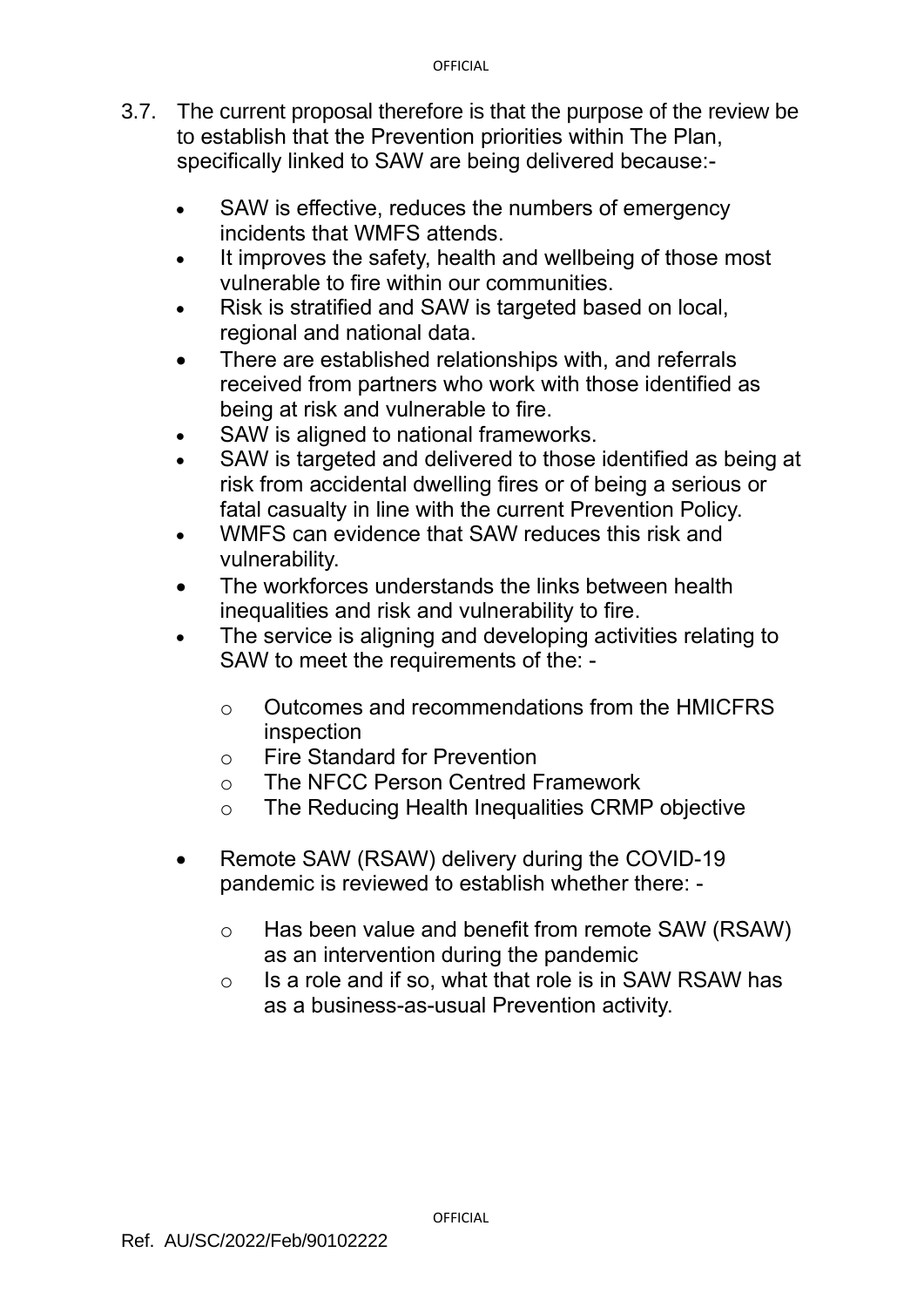- 3.8 The proposed outcomes of the review are to evidence that the Prevention Objectives in The Plan are being met because: -
	- The service provides the right resources at the right time and in the right place
	- The service is using an evidence-based approach to the delivery of Safe and Well
	- There are appropriate resources and support available for those delivering prevention activities
	- The service is targeting its work with partners to keep the most vulnerable people in our communities safe from the emergencies to which we respond

To determine and identify: -

- What additional support and resources the workforce would benefit from to enable them to deliver SAW effectively and efficiently
- How the delivery of Safe and Well has been affected by the pandemic (working with partners) and the plan for recovery
- The difference Safe and Well visits make to the safety of our communities
- 3.9 The proposed methodology for the review is to for the working group to facilitate 2 / 3 themed, focused and interactive workshops aligned to the purpose:-
	- 1. risk stratification, referrals and relationships with partners,
	- 2. delivery, training and development,
	- 3. performance management, quality assurance and evaluation.

Stakeholders from across all areas and levels of responsibility for SAW will be engaged in the workshops including partners who refer to and receive referrals from SAW.

3.10 Commencing in May 2022, the proposed timescale for the review is a maximum of 6 months with an update to Committee at 3 months and final report with findings and recommendations at the end of the 6 months.